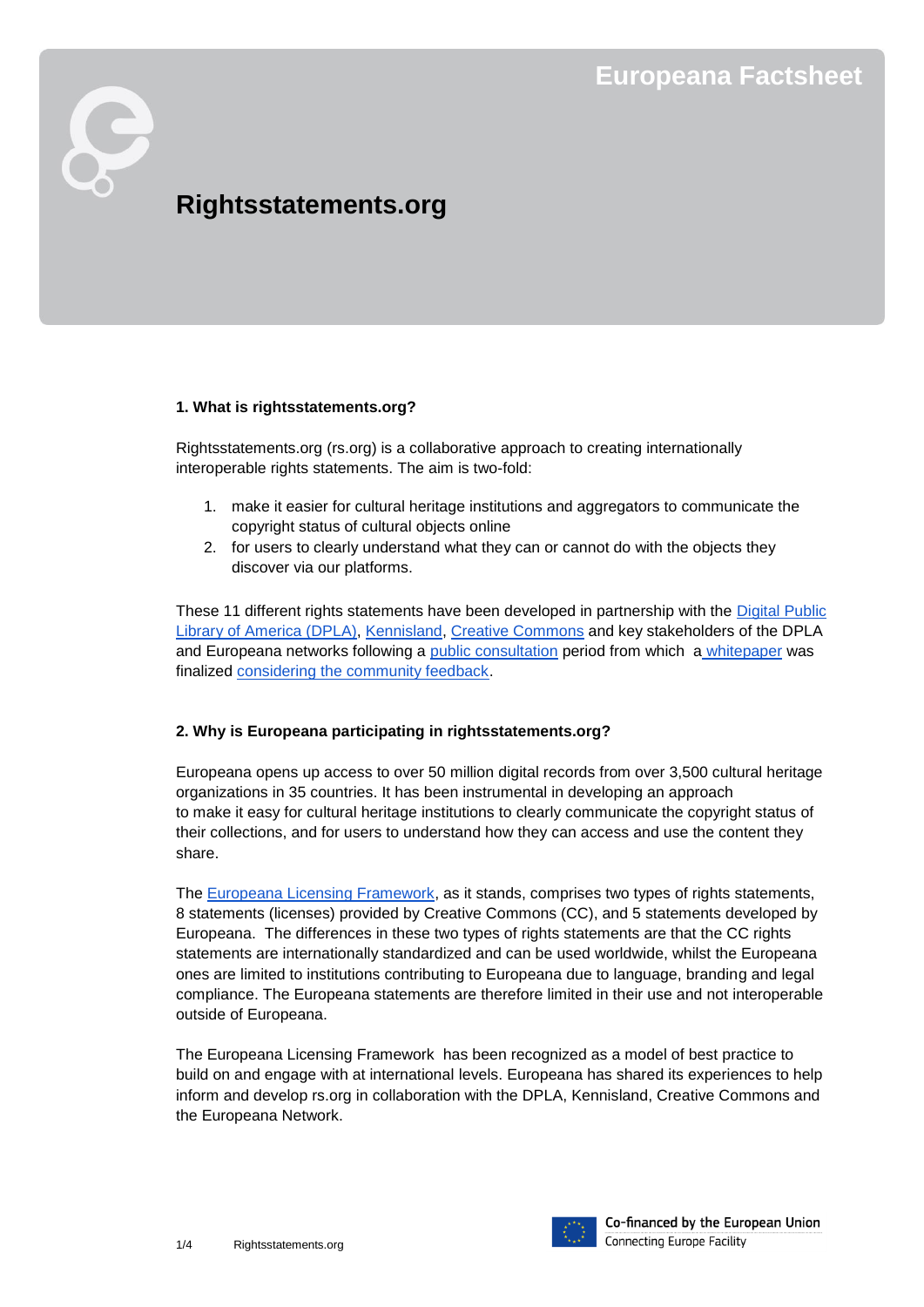# **3. What are the benefits of using the new rights statements provided by rightsstatements.org?**

The key advantages to using rights statements provided by rightsstatements.org (rs.org) in place of the existing Europeana model are:

- Data partners can standardise on internationally interoperable rights statements to make it easier to communicate the copyright status of cultural heritage content;
- Increased interoperability of data including machine readability improving discovery, use and visibility;
- Improved user experience from use of the same search/filter criteria for searches on multiple platforms (initially DPLA and Europeana).

To benefit from such international interoperablity and being able to search for collections on multiple platforms and in a machine readable format, Europeana is committed to replacing the existing Europeana hosted rights statements with their rightsstatements.org equivalents before the end of 2016.

## **4. How will the new rights statements work?**

The rights statements fall in three categories: Statements for works that are in copyright, statements for works that are not in copyright and statements for works where the copyright status is unclear. The statements provide end users with easy to understand high level information about the copyright and re-use status of digital objects.

The rights statements have been designed with both human users and machine users, such as search engines, in mind and make use of the latest semantic web technology.

Each rights statement is located at a unique URL in the rightsstatements.org namespace. As with the Creative Commons licenses and the existing Europeana rights statements, the new rs.org rights statements can be used to express the copyright and re-use statement by including the URL of a statement in the metadata associated with a digital object.

# **5. How will Europeana manage the transition from the current rights statements to the new rights statements?**

Europeana will not adopt all the 11 rights statements that have been developed by rs.org as some of them have been specifically developed for other copyright law systems or are not in line with the principles of the Europeana Licensing Framework.

**5a. Replacing Rights statements:** Europeana will replace 4 of its existing rights statements with 4 new rights statements from rightsstatements.org. One of our existing rights statements (Rights Reserved - Paid Access) will be retired and we are proposing the addition of 2 new rights statements from rightsstatements.org to [the list of available rights statements](http://pro.europeana.eu/page/available-rights-statements) (see section 5c).

These following 4 new rights statements will work in the same way as the current ones, with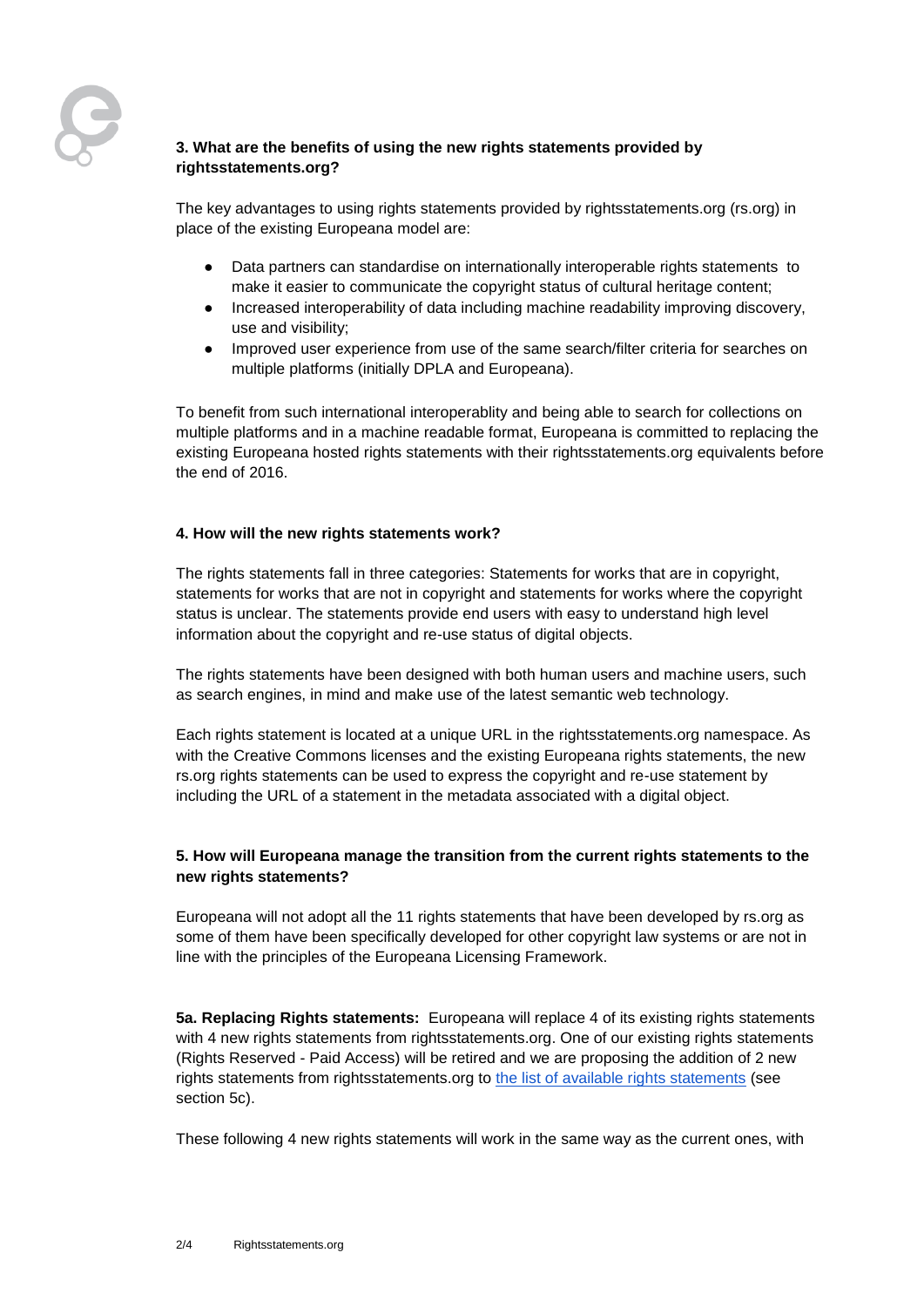slight, but clarifying modifications to their label. For these there is no change to the copyright and/or re-use status of the digital objects they are associated with.

| <b>Existing rights statement</b>                                                                                | New rights statement <sup>1</sup>    |
|-----------------------------------------------------------------------------------------------------------------|--------------------------------------|
| <b>Rights Reserved - Free Access</b><br>http://europeana.eu/rights/rr-f.html                                    | In Copyright                         |
| Orphan Work<br>http://europeana.eu/rights/orphan-work-eu.html                                                   | In Copyright EU Orphan Work          |
| Out of copyright - non commercial re-use<br>http://europeana.eu/rights/out-of-copyright-non-<br>commercial.html | No Copyright Non-Commercial Use Only |
| Unknown copyright status<br>http://europeana.eu/portal/rights/unknown.html                                      | Copyright Not Evaluated              |

**5b. Removing Rights Statements:** The existing Rights Reserved - Paid Access can no longer be supported by Europeana. Europeana will get into contact with all data partners who currently make use of the Rights Reserved - Paid Access statement to discuss the how to manage the transition from the old rights statement to a new one.

| <b>Existing rights statement</b>                                      | New rights statement |
|-----------------------------------------------------------------------|----------------------|
| Rights Reserved - Paid Access<br>http://europeana.eu/rights/rr-p.html | No longer supported  |

**5c. New rights statements:** Finally, Europeana will submit 2 new rights statements to the Copyright Working Group of the Europeana Network Association Members Council to discuss if these should be added to the rights statements that can be used on Europeana. The Copyright Working Group will be asked to formulate a recommendation for each rights statement. In the case of a positive recommendation, the statement(s) will be added to the list of available rights statements. In the case of a negative recommendations the statement(s) will not be added.

| <b>Existing rights statement</b>       | <b>New rights statement</b>                    |
|----------------------------------------|------------------------------------------------|
| new (pending decision in copyright WG) | No Copyright Other Known Legal<br>Restrictions |
| new (pending decision in copyright WG) | In Copyright- Educational Use Permitted        |

If the Copyright Working Group approves the addition of these two rights statements to the list of rightsstatements, Europeana will make use of 6 of the 11 rights statements provided by rightsstatements.org.

l

 $1$  Please see the whitepaper for more details about the new rights statements:

[http://rightsstatements.org/files/160208recommendations\\_for\\_standardized\\_international\\_rights\\_statements\\_v1.1.pdf.](http://rightsstatements.org/files/160208recommendations_for_standardized_international_rights_statements_v1.1.pdf)